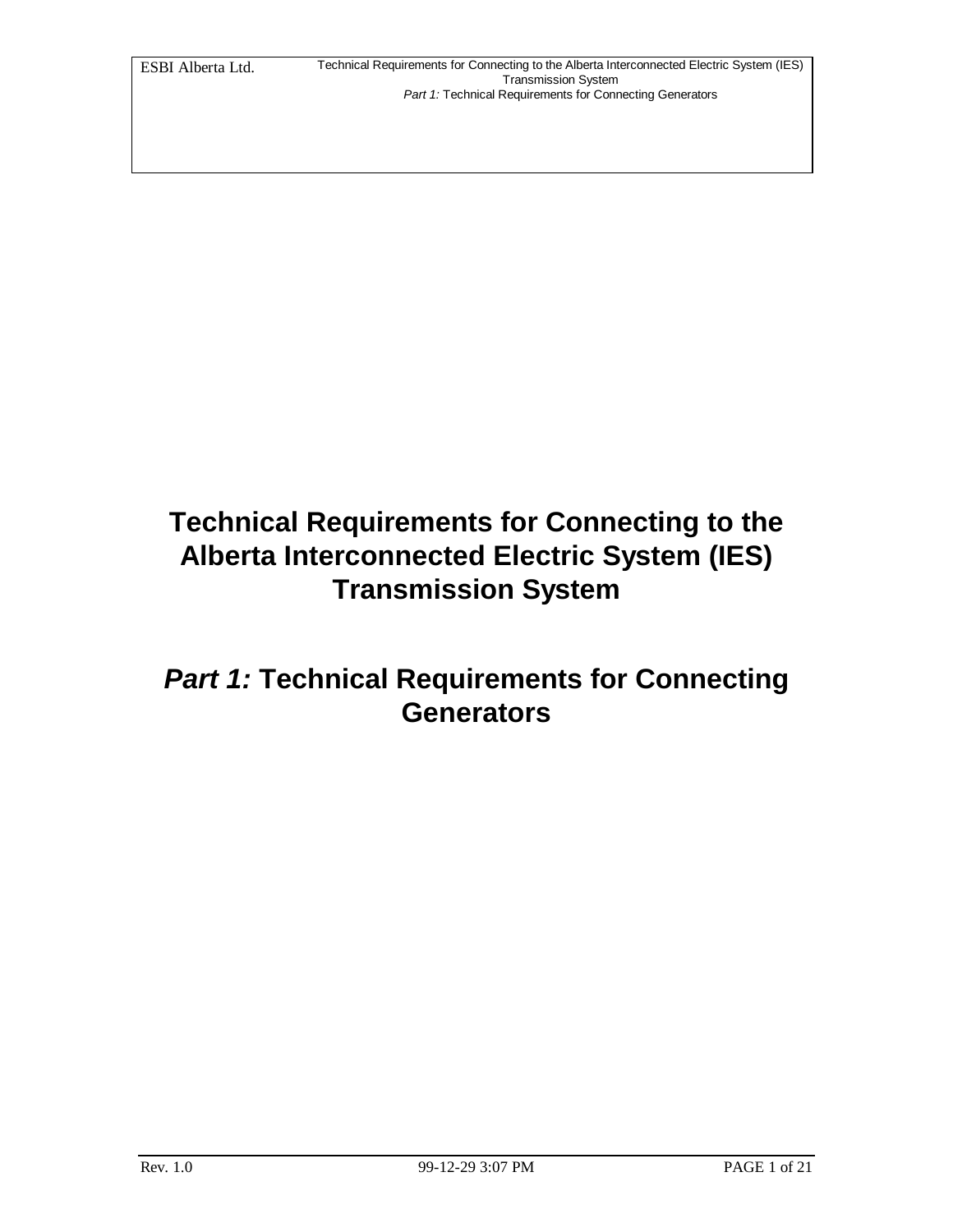# **Table of Contents**

| 1.     |                                                                                                                                                 |  |
|--------|-------------------------------------------------------------------------------------------------------------------------------------------------|--|
| 1.1.   |                                                                                                                                                 |  |
| 1.2.   |                                                                                                                                                 |  |
| 1.3.   |                                                                                                                                                 |  |
| 1.4.   |                                                                                                                                                 |  |
| 2.     |                                                                                                                                                 |  |
| 2.1.   |                                                                                                                                                 |  |
| 2.2.   |                                                                                                                                                 |  |
| 2.3.   |                                                                                                                                                 |  |
| 2.4.   |                                                                                                                                                 |  |
| 2.5.   |                                                                                                                                                 |  |
| 3.     |                                                                                                                                                 |  |
| 3.1.   |                                                                                                                                                 |  |
| 3.2.   |                                                                                                                                                 |  |
| 3.3.   |                                                                                                                                                 |  |
| 3.3.1. |                                                                                                                                                 |  |
| 3.3.2. |                                                                                                                                                 |  |
| 3.3.3. |                                                                                                                                                 |  |
| 3.4.   |                                                                                                                                                 |  |
| 3.5.   |                                                                                                                                                 |  |
| 3.6.   |                                                                                                                                                 |  |
| 3.6.1. |                                                                                                                                                 |  |
| 3.6.2. |                                                                                                                                                 |  |
| 3.6.3. |                                                                                                                                                 |  |
| 3.6.4. | $\label{lem:main} \textit{Remedial Action Schemes}.\textit{}.\textit{}.\textit{}.\textit{}.\textit{}.\textit{}.\textit{}.\textit{}.\textit{10}$ |  |
| 3.6.5. |                                                                                                                                                 |  |
| 4.     |                                                                                                                                                 |  |
| 4.1.   |                                                                                                                                                 |  |
| 4.2.   |                                                                                                                                                 |  |
| 4.3.   |                                                                                                                                                 |  |
| 4.4.   | FREQUENCY AND SPEED GOVERNING CHARACTERISTICS OF THE TURBO/GENERATOR UNIT(S) 11                                                                 |  |
| 4.5.   |                                                                                                                                                 |  |
| 4.6.   |                                                                                                                                                 |  |
| 4.6.1. |                                                                                                                                                 |  |
| 4.6.2. |                                                                                                                                                 |  |
| 4.6.3. |                                                                                                                                                 |  |
| 4.6.4. |                                                                                                                                                 |  |
| 4.7.   |                                                                                                                                                 |  |
| 4.8.   |                                                                                                                                                 |  |
| 4.9.   |                                                                                                                                                 |  |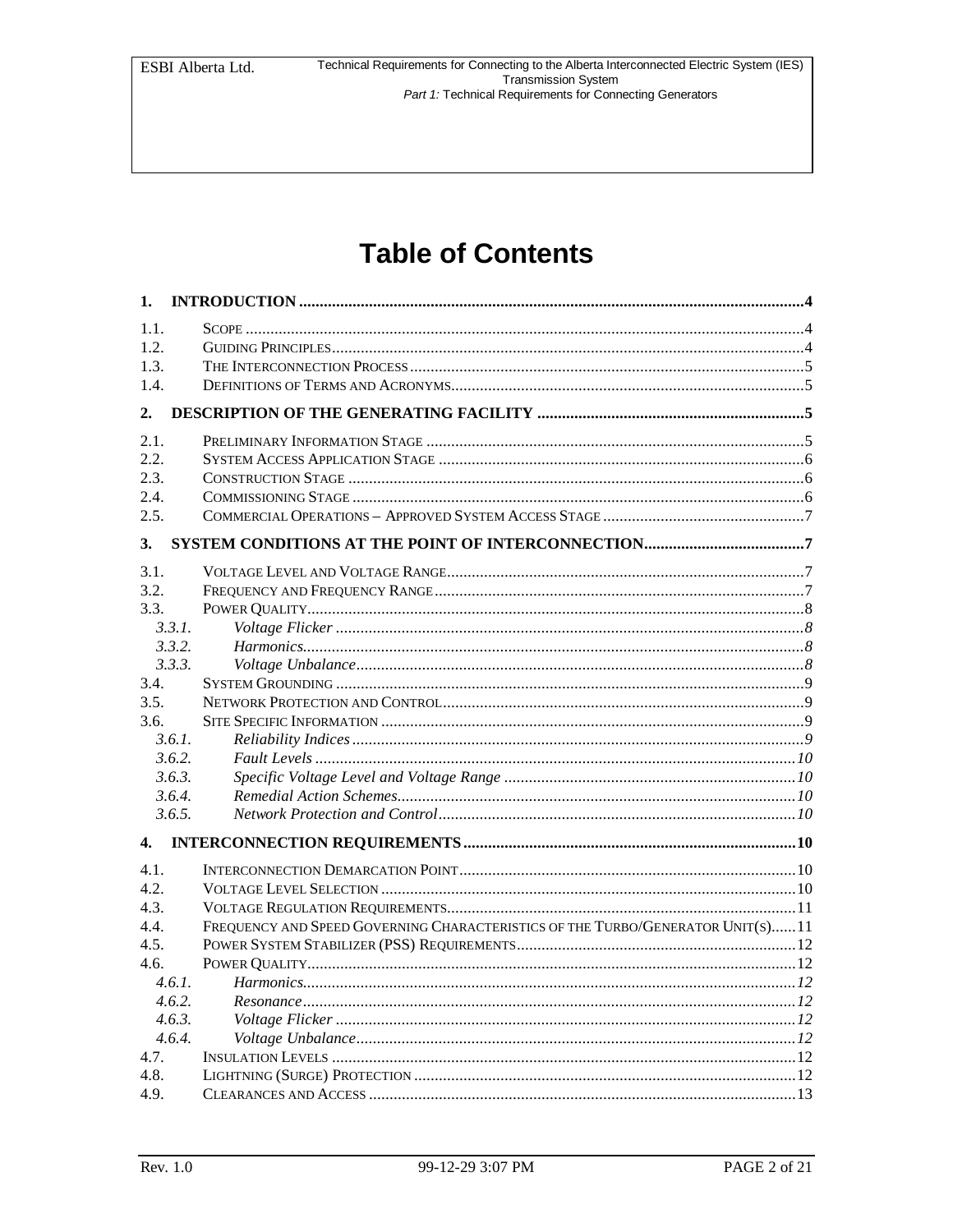| 4.10.<br>4.10.1.<br>4.10.2.<br>4.11.<br>4.12.<br>4.12.1<br>4.12.2.<br>4.12.3.<br>4.13. |                                                      |  |  |
|----------------------------------------------------------------------------------------|------------------------------------------------------|--|--|
| 4.14.                                                                                  |                                                      |  |  |
| 5.                                                                                     | TECHNICAL ISSUES REQUIRING COMMERCIAL ARRANGEMENTS15 |  |  |
| 6.<br>6.1.                                                                             |                                                      |  |  |
| 6.2.                                                                                   |                                                      |  |  |
| 6.3.                                                                                   |                                                      |  |  |
| 6.4.                                                                                   |                                                      |  |  |
|                                                                                        |                                                      |  |  |
| 7.                                                                                     |                                                      |  |  |
| 7.1.                                                                                   |                                                      |  |  |
|                                                                                        |                                                      |  |  |
|                                                                                        |                                                      |  |  |
|                                                                                        |                                                      |  |  |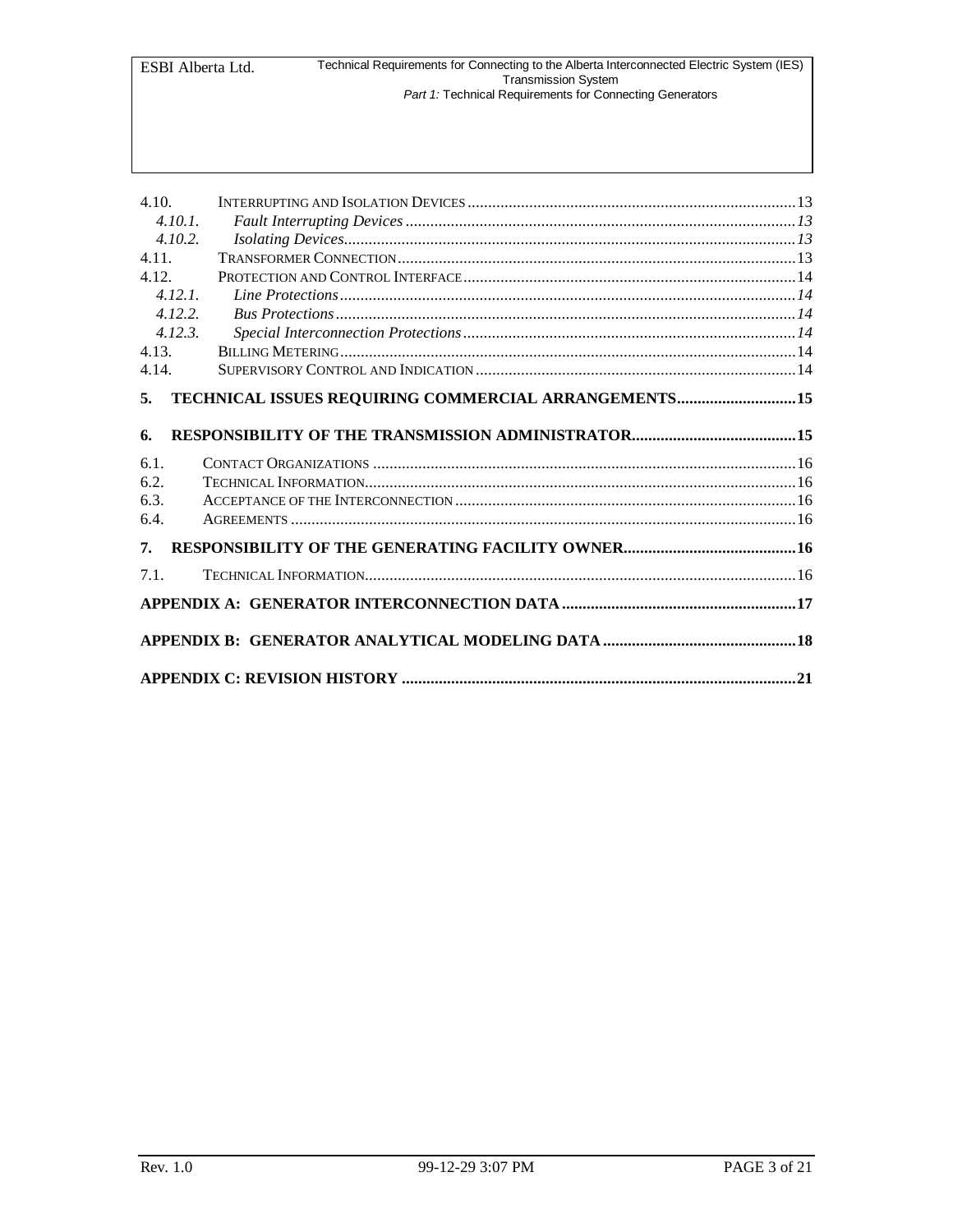## **1. Introduction**

#### *1.1. Scope*

This document specifies the general technical requirements for connecting (or upgrading) a new (or previously isolated) generating facility to Alberta's Interconnected Electric System  $(IES)^1$  and Transmission System<sup>2</sup>, either directly, or indirectly through interconnected onsite or distribution facilities.

This document includes only the technical requirements specific to interconnection of generating facilities. Any contractual, tariff, power pool, auxiliary services, operating agreements or other requirements to complete the interconnection are not in the scope of this document. For information on any commercial or tariff issues, contact the Customer Service Manager, ESBI Alberta Ltd.:

- E-mail: customer-service@eal.ab.ca
- phone: (403) 232-0944

#### *1.2. Guiding Principles*

The requirements specified in this document adhere to the principles set out in the *Electric Utilities Act* (EUA)<sup>3</sup>. Generating Facility Owners are advised to become familiar with the EUA.

The EUA mandates the Transmission Administrator to create a "level playing field" for all eligible persons<sup>4</sup> seeking to connect facilities to the IES. The Transmission Administrator's goal is to provide effective, efficient and economic transmission access while maintaining the safety, reliability, security and integrity of the IES.

The TA shall interconnect facilities to the IES if the facilities satisfy the technical requirements described in this document and other terms and conditions outlined in the TA's tariff. The Transmission Administrator will ensure that new generating facilities do not jeopardize the reliability and security of the IES.

This document specifies the interface between the generating facility and the IES, and required information exchange between the facility owner and the Transmission Administrator. This document does not specify design of the equipment within the generating facility.

The intent of these technical requirements is to ensure that:

- the generator and AIES operate safely and reliably during system conditions ranging from normal to stressed, to emergency;
- system voltage and frequency is maintained within acceptable limits; and
- generators are dispatched and operated within the physical limits of their capability.

 1 "Interconnected Electric System" as defined in the *Electric Utilities Act,*, S.A., 1995, c. E-5.5, s. 1(1)(p)

<sup>&</sup>lt;sup>2</sup> "Transmission System" as defined in the *Electric Utilities Act*,, S.A., 1995, c. E-5.5, s. 1(1)(ee)

<sup>3</sup> *Electric Utilities Act*, S.A. 1995, c.E-5.5

<sup>&</sup>lt;sup>4</sup> "Eligible Person" as defined in s.1(1)(b) of the EUA.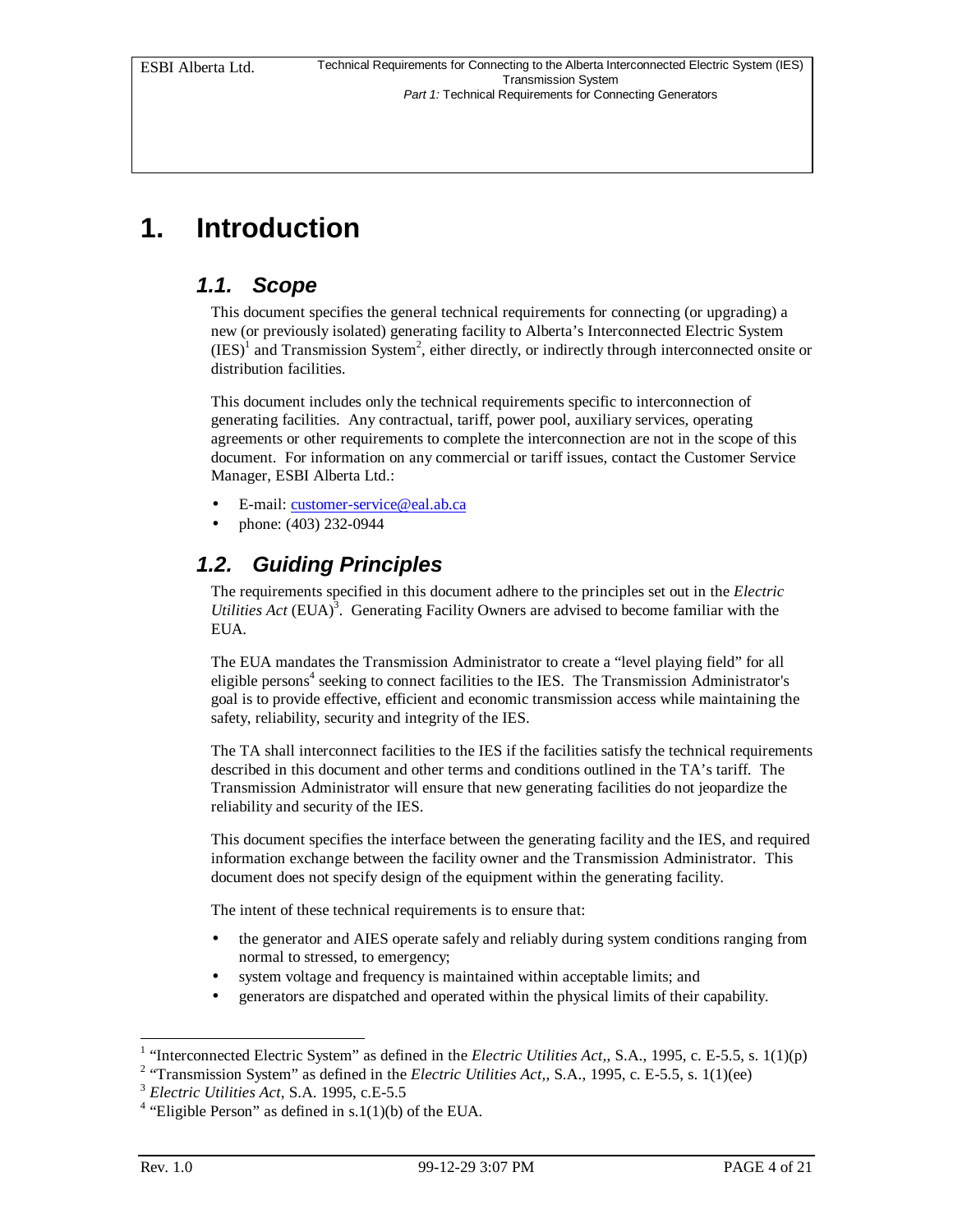#### *1.3. The Interconnection Process*

The Generating Facility Owner shall contact the Transmission Administrator's Customer Service Manager to request interconnection:

- E-mail: customer-service@eal.ab.ca
- phone: (403) 232-0944

The Generating Facility Owner should inform itself of the requirements in this document and prepare the appropriate information as outlined in Section 2 below, to expedite the interconnection process.

#### *1.4. Definitions of Terms and Acronyms*

For definitions of terms and acronyms not otherwise defined in this document, please refer to the Transmission Administrator Operating Policy (TAOP) OP-01. TAOPs can be reviewed on the Technical Documents page of the TA's internet web site: www.eal.ab.ca.

## **2. Description of the Generating Facility**

The Transmission Administrator requires different detail levels of information throughout the various stages of the. Five discrete project stages are considered in this document:

- 1. Preliminary;
- 2. System Access Application;
- 3. Construction;
- 4. Commissioning; and
- 5. Commercial Operation.
- **Please Note: The technical information requirements listed in this document are intended to be comprehensive, therefore not all requested information will be relevant or necessary for every facility. The Transmission Administrator will work with prospective Generating Facility Owners to identify the specific information requirements for the proposed facilities. Please contact the Transmission Administrator's Customer Service Manager to discuss further:**
	- **E-mail: customer-service@eal.ab.ca**
	- **phone: (403) 232-0944**

#### *2.1. Preliminary Information Stage*

Prospective Generating Facility Owners who wish to have the Transmission Administrator assess possible generator interconnections on a preliminary basis should provide the TA with the following information:

- proposed location(s);
- initial and ultimate installed generation megawatt capacity;
- individual generating unit sizes;
- the type of each generator at the facility, (induction, synchronous or other); and
- on site load type and megawatt capacity.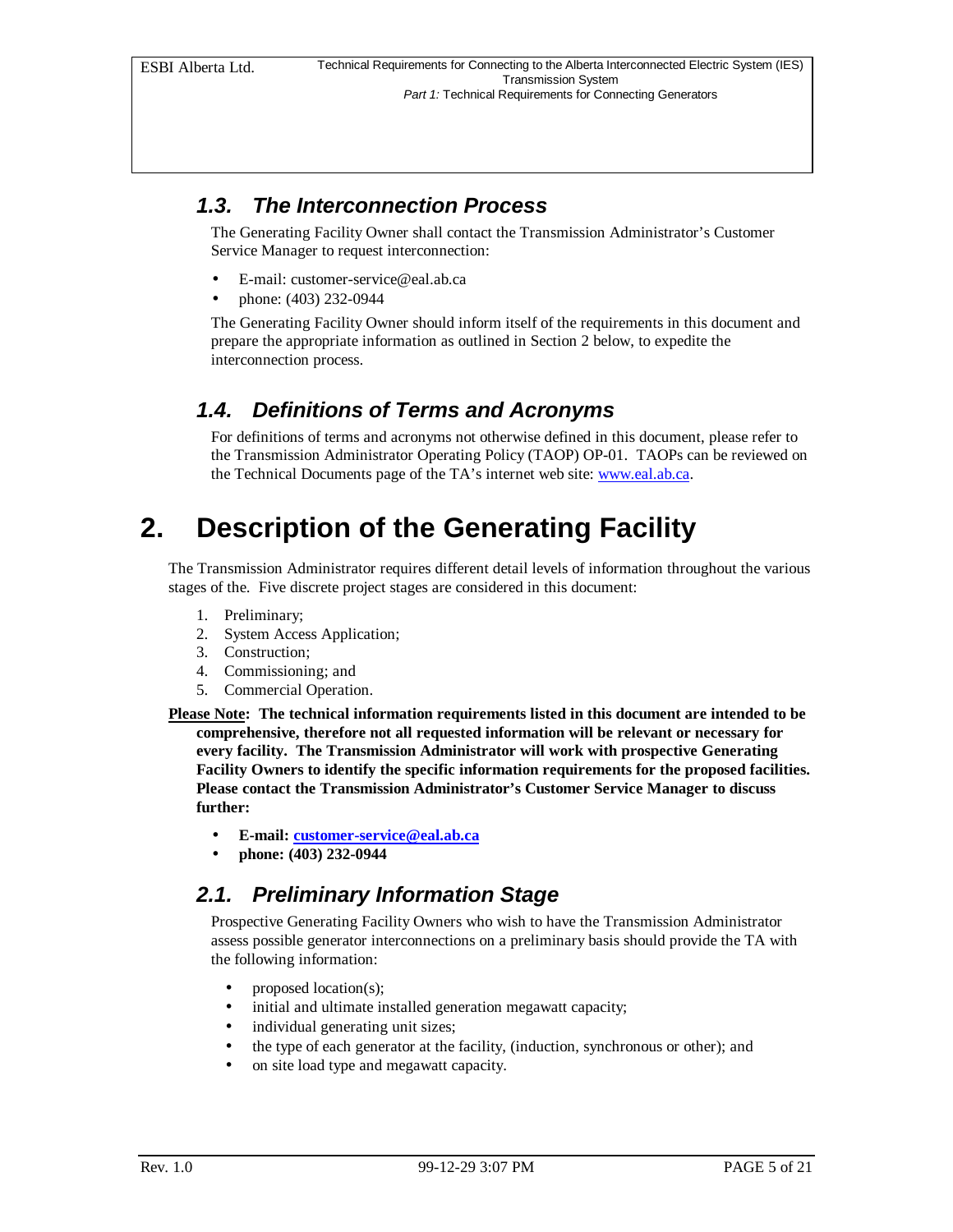## *2.2. System Access Application Stage*

At the System Access Application Stage, prospective Generating Facility Owners applying for System Access Service should provide actual (if known), or best estimate, interconnection information (Appendix A) and analytical modeling information (Appendix B) to the Transmission Administrator.<sup>5</sup> In addition, the prospective Generating Facility Owner should contact the Customer Service Manager, ESBI Alberta Ltd. to identify any commercial information requirements.

### *2.3. Construction Stage*

At the Construction Stage, the prospective Generating Facility Owner should upgrade the information provided in Section 2.2 to reflect an improved level of accuracy based upon more complete design and actual equipment ordered. Interconnection information is specified in Appendix A and analytical modeling information is specified in Appendix B. In particular, at this stage the prospective Generating Facility Owner should provide:

- finalization of generator, excitation, AVR, PSS, protection requirements;
- final AVR tuning requirements;
- final PSS parameter requirements;
- generator reactive capability;
	- generator excitation limiter settings;
		- Under excitation limiter-
		- Over excitation limiter-
		- Volts Hertz Limiter-
	- planned date to synchronize to grid;
	- planned dates to perform;
	- load rejection tests-
	- VAr rejection tests-
	- reactive capability tests-
	- AVR tests-
	- PSS tests-
- coordination of limiters and protection.

## *2.4. Commissioning Stage*

At the Commissioning Stage, the prospective Generating Facility Owner shall perform on-line tests to verify the estimated parameters provided earlier, and should provide the verified information to the TA to enable final acceptance. In addition, the prospective Generating Facility Owner should provide changes in project scope resulting from actual construction. Specifically, at this stage the Generating Facility Owner should provide:

- adequate visibility to the System Controller;
- actual dates to perform testing and commissioning of generator facilities, including;
	- AVR / PSS commissioning-
	- generator / system protection commissioning-

-

<sup>5</sup> If the site will include significant loads, the information specified in *Technical Requirements for Connecting to the Alberta Interconnected Electric System (IES) Transmission System, Part 2: Technical Requirements for Connecting Loads* should be provided as well.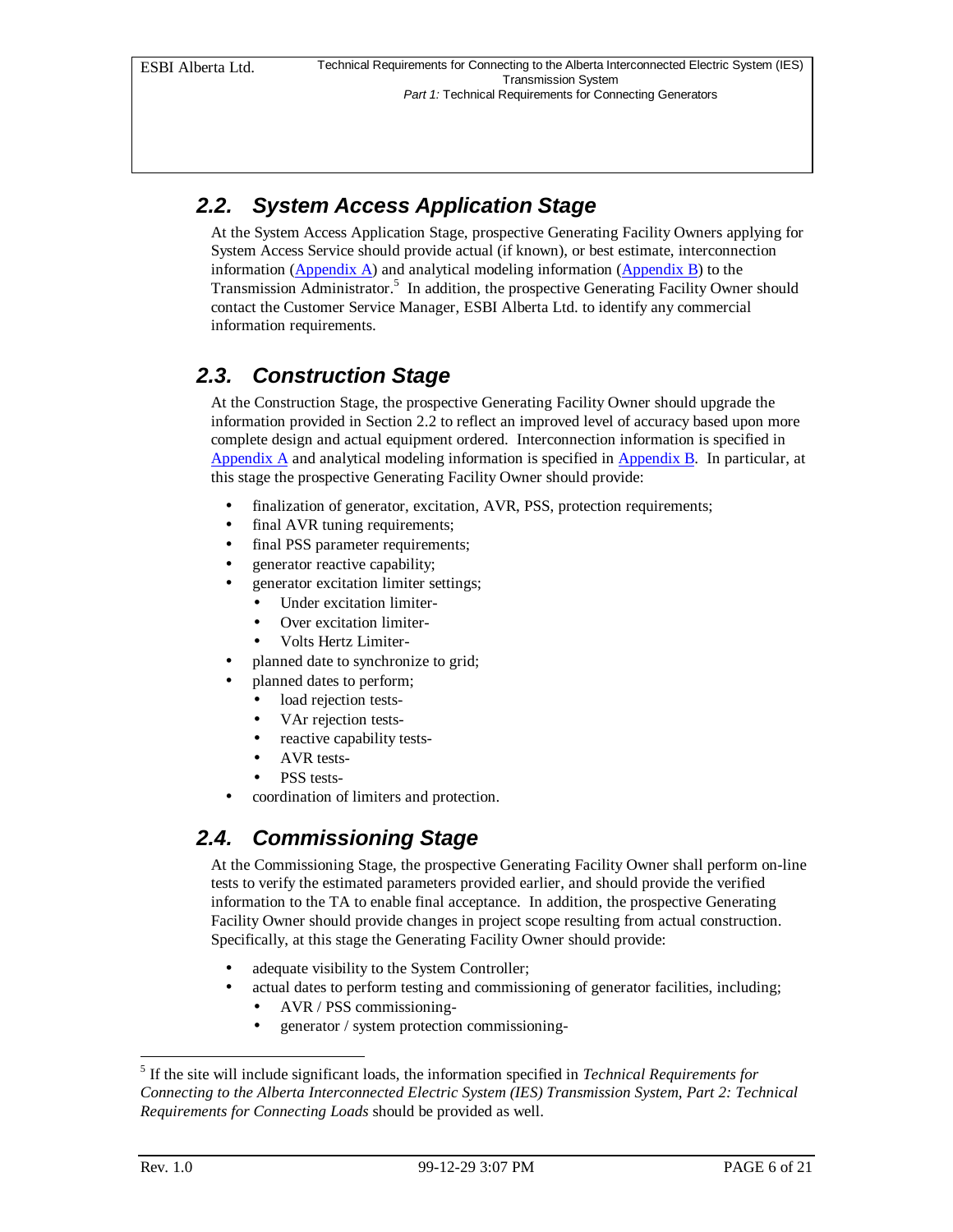• preliminary test results from commissioning tests.

#### *2.5. Commercial Operations – Approved System Access Stage*

After completing the commissioning tests, the Generating Facility Owner shall provide the Transmission Administrator with final testing, performance and validation reports. Assuming that the results are acceptable to the Transmission Administrator and the necessary commercial conditions are met, the Transmission Administrator will approve System Access Service and the facility will be able to enter Commercial Operation. After entering Commercial Operation the Generating Facility Owner should notify the Transmission Administrator of any changes in the technical information pertaining to the facilities.

Specifically, the Generating Facility Owner should not unilaterally modify any control equipment parameters (e.g.: Governor, AVR, PSS, Limiter or protection settings) without the Transmission Administrator's approval. If settings must be modified to prevent equipment damage before the Generating Facility Owner can notify the Transmission Administrator, then the Generating Facility Owner must notify the Transmission Administrator at the first possible opportunity. The Transmission Administrator may choose to audit any unapproved changes to determine the urgency of change, and the Generating Facility Owner may be liable for any negative consequences imposed upon the system by the unapproved setting changes.

Every 5 years the generating facility model data must be re-validated in accordance with WSCC requirements.

## **3. System Conditions at the Point of Interconnection**

At the point of interconnection, the Generating Facility Owner can expect the following typical system operating conditions.

#### *3.1. Voltage Level and Voltage Range*

Typical operating voltages on the IES vary within  $\pm$  10% of nominal voltage level. The voltage range at certain locations can be greater, especially during abnormal or emergency conditions.

#### *3.2. Frequency and Frequency Range*

The Alberta Interconnected Electric System operates nominally at 60 Hertz (Hz) Alternating Current (AC).

The expected frequency range on the IES is:

- 59.95 Hz to 60.05 Hz under normal system conditions,
- 59.7 Hz to 60.2 Hz for small system events (occasional),
- 58 Hz to 61 Hz for significant system events (infrequent).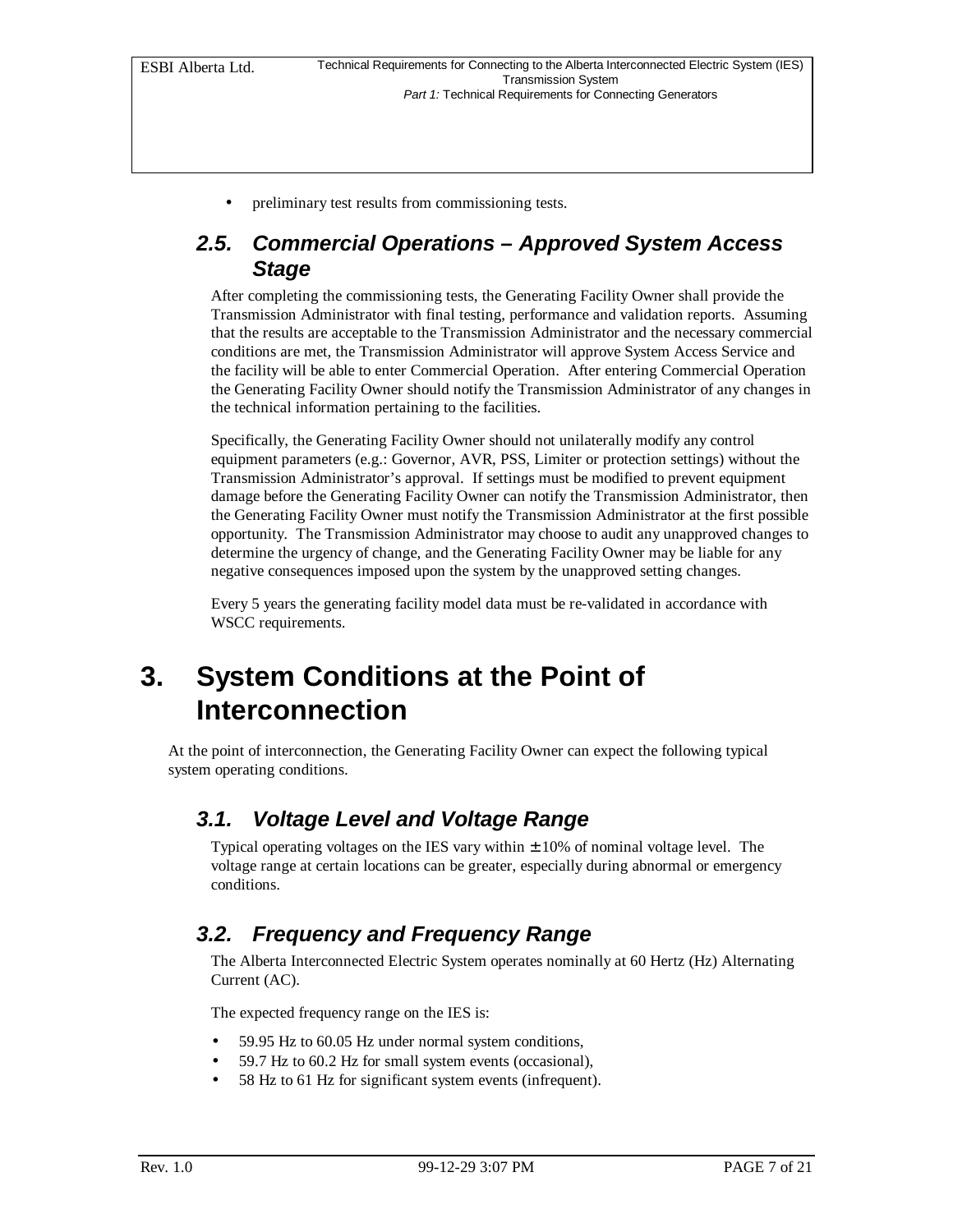Generators connected to the grid that protect off-nominal frequency operations should have relaying protection that accommodate, as a minimum, underfrequency and overfrequency operation for the following time frames:

| <b>Underfrequency Limit</b> | <b>Overfrequency Limit</b> | <b>Minimum Time</b>              |
|-----------------------------|----------------------------|----------------------------------|
| $60.0 - 59.5 Hz$            | $60.0 - 60.5$ Hz           | N/A (continuous operating range) |
| 59.4-58.5 Hz                | $60.6 - 61.5$ Hz           | 3 minutes                        |
| 58.4-57.9 Hz                | $61.6 - 61.7$ Hz           | 30 seconds                       |
| 57.8-57.4 Hz                |                            | 7.5 seconds                      |
| 57.3-56.9 Hz                |                            | 45 cycles                        |
| 56.8-56.5 Hz                |                            | 7.2 cycles                       |
| less than $56.4$ Hz         | greater than 61.7 Hz       | instantaneous trip               |

In accordance with WSCC requirements, generators that do not meet the above requirements and trip off the grid in a shorter time than indicated shall automatically trip load simultaneously with the generator trip to match the anticipated generation loss, at comparable frequency levels.

#### *3.3. Power Quality*

The IES generally complies with industry standards and guidelines for power quality including but not limited to the following:

#### **3.3.1. Voltage Flicker**

The maximum permissible voltage flicker limits are defined in IEEE<sup>6</sup> Std 519-1992 "Recommended Practices and Requirements for Harmonic Control in Electrical Power Systems".

#### **3.3.2. Harmonics**

Harmonic limits are as specified in IEEE Std 519-1992 "Recommended Practices and Requirements for Harmonic Control in Electrical Power Systems".

Upon request, the TA shall provide the Generating Facility Owner with information describing the specific harmonic-impedance envelope at the proposed point of interconnection.

#### **3.3.3. Voltage Unbalance**

The voltage unbalance on the electrical system under normal operating conditions may reach 3%. The voltage unbalance is calculated using:

Unbalance  $% = 100 x$  (deviation from average) (average)

as derived from NEMA<sup>7</sup> MG1-14.33.

-

<sup>6</sup> The Institute of Electrical and Electronics Engineers, Inc.

<sup>7</sup> National Electrical Manufacturers Association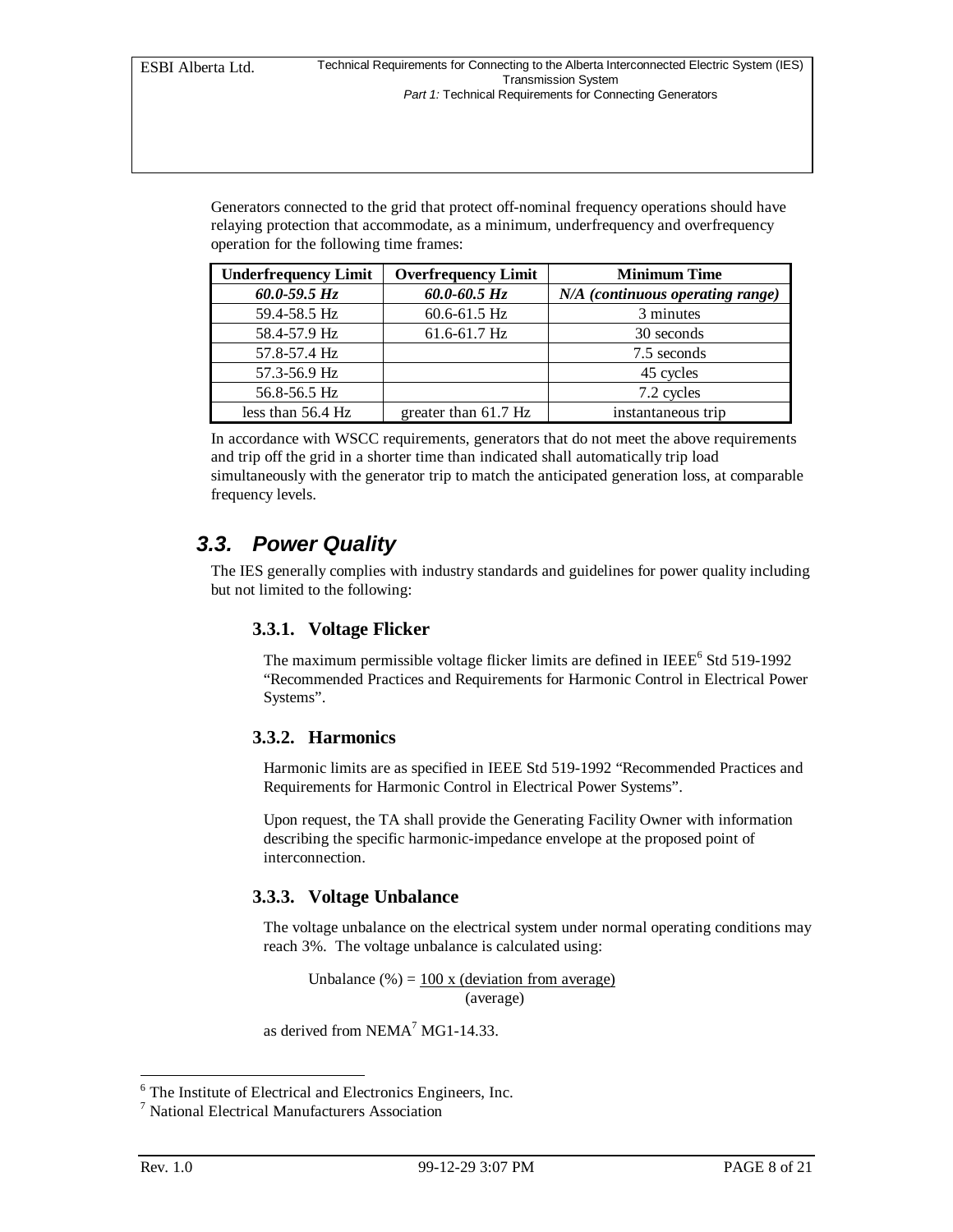## *3.4. System Grounding*

The Alberta Transmission System is operated as effectively (solidly) grounded.

## *3.5. Network Protection and Control*

Typical transmission protections consist of at least primary and backup protection systems for each protected element such as lines, transformers and busses. For lower voltage transmission systems, 69 kV to 138 kV, the backup protection can take the form of either local or remote protective relaying that operate only if the primary protection should fail or become unavailable. For higher voltage transmission systems, 230 kV to 500 kV which have a greater impact on overall system security, the backup relaying takes the form of a second, fully redundant primary protection. This second primary protection is capable of stand-alone operation in parallel with the first primary protection in a "one out of two" tripping scheme. Communication aided protection may be applied as well on the transmission system to allow coordination, high speed fault clearing and proper clearing of remote faults.

Reclosing relays are often employed with power circuit breakers to permit rapid restoration of service to a transmission line that has been isolated due to the detection of a transient fault condition. Automatic reclosing is appropriate to support continuity of service and to maintain stability of the interconnected system.

Most of the 230 to 275 kV class transmission lines and all of the 500 kV class transmission lines in the IES are equipped with single pole and three pole tripping as well as high speed automatic reclose facilities. This protection may have impact on the proposed generating facility or may require modifications to accommodate the proposed facility. Such impact or modification requires careful consideration so that the proposed facility is not jeopardized, and the reliability of the transmission system is not reduced or compromised as a result of the addition of the facility.

Three pole fault clearing with subsequent automatic three pole reclosing is usually implemented on all other transmission lines at transmission voltage levels.

## *3.6. Site Specific Information*

In most cases the Transmission Administrator shall on a best offers basis, provide the Generating Facility Owner with some or all of the following information for the proposed point of interconnection:

#### **3.6.1. Reliability Indices**

- Load interruption frequency;
- Expected duration of load interruption events;
- Total expected (average) interruption time per year;
- System availability or unavailability;
- Mean Time Between Failures (MTBF); and
- Mean Time To Repair (MTTR).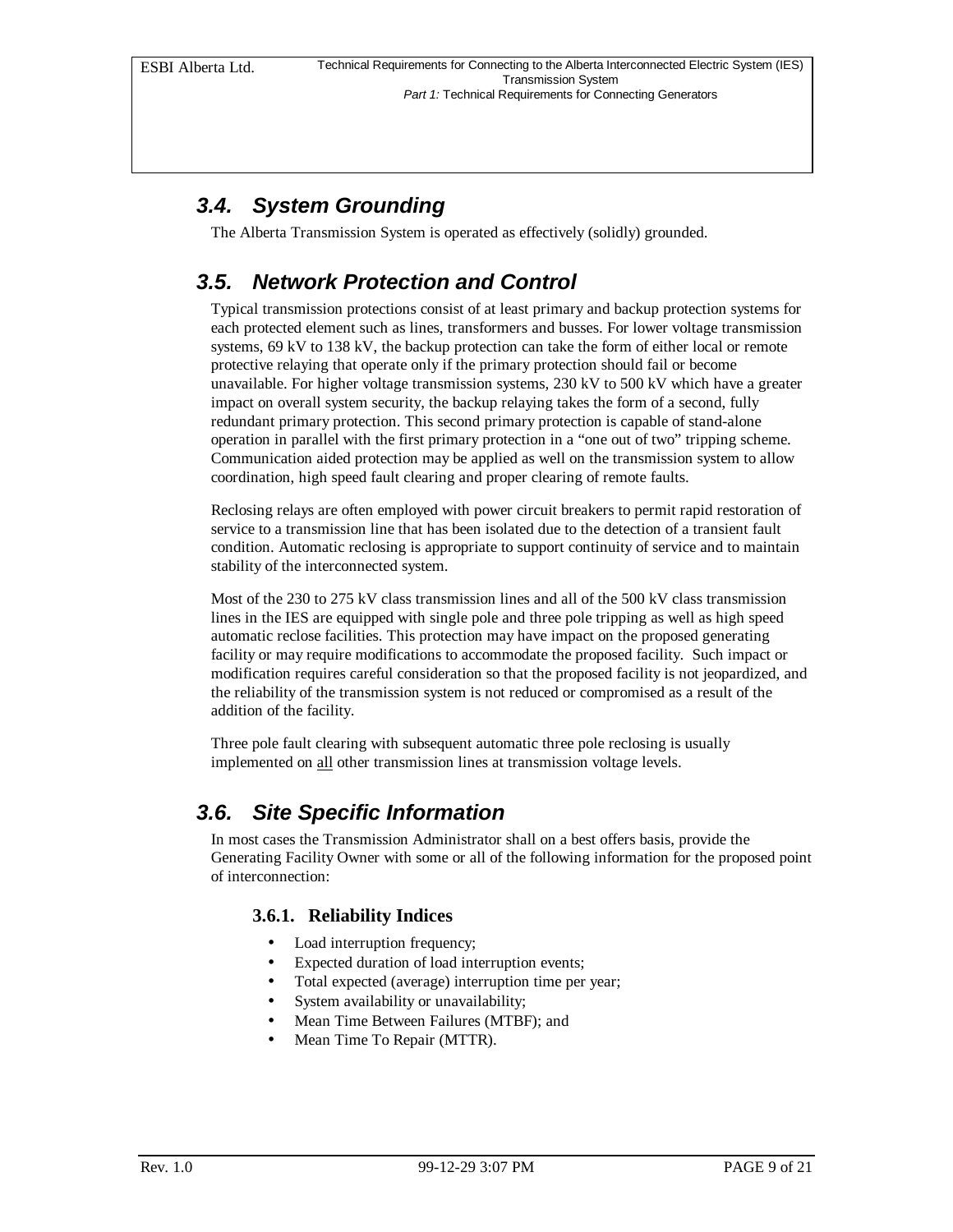#### **3.6.2. Fault Levels**

The most recent three-phase and single-phase-to-ground short circuit infeed levels from the system at the interconnection point, including:

- The initial, forecast maximum future, minimum normal and minimum emergency fault current levels;
- Corresponding source reactance to resistance  $(x/r)$  ratios; and
- A clear definition of the power system conditions that were used to calculate the maximum and minimum fault levels and the x/r ratios.

#### **3.6.3. Specific Voltage Level and Voltage Range**

The anticipated minimum and maximum operating voltage range at the interconnection point under both normal and emergency conditions.

#### **3.6.4. Remedial Action Schemes**

A textual description of any site specific Remedial Action Schemes, including the following as a minimum:

- Purpose of the scheme;
- Input information to the scheme;
- Output (controls out) from the scheme;
- Functional logic of the scheme;
- A functional level block diagram;

#### **3.6.5. Network Protection and Control**

- Protection standards:
- Range of clearing times for faults on connecting line(s);
- Protection design requirements;
- Reclosing time on connecting line(s);
- Reclosing details (single pole, three pole, conditional logic); and
- Information necessary to prepare relay settings of the supply line protections.

## **4. Interconnection Requirements**

The following sections describe the technical eligibility requirements for generating facilities to interconnect to the IES. The Generating Facility Owner must comply with all the requirements of the Canadian Electrical Code Part I.

#### *4.1. Interconnection Demarcation Point*

The Point of Supply (POS), and when applicable the Point of Delivery (POD) for standby requirements, will be defined by the TA, in accordance with the EUA.

#### *4.2. Voltage Level Selection*

The following factors shall be considered when selecting the voltage level of the interconnection: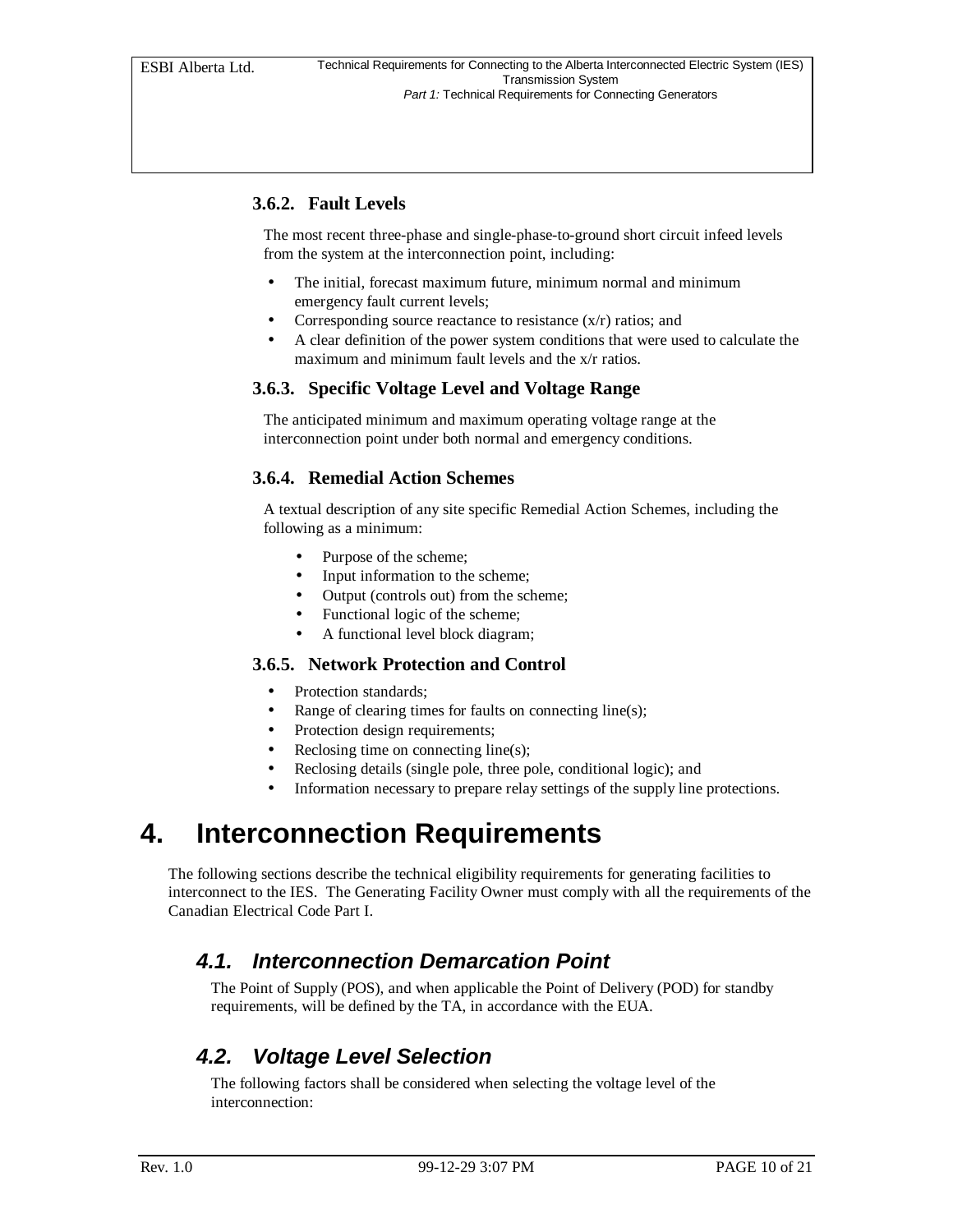- Power rating of the generating facility, taken as a complete plant;
- Maximum ultimate power rating of the generating plant;
- Reliability and configuration of the interconnection point prior to the interconnection and after the new required configuration is in place;
- Stability requirements of the generating plant and interconnected system;
- The fault level contribution of the facility being connected and its impact on the surrounding region of the power system; and
- Economic considerations (transformer and other equipment costs, etc.).

## *4.3. Voltage Regulation Requirements*

All generators, whether synchronous, induction or inverter type must be capable of operating continuously in voltage regulation mode within the  $\pm$  0.9 power factor range at nominal power output. The TA will dispatch all generators in this range.

Generators are not acceptable for connection if they:

- continuously draw reactive power from the interconnection;
- operate with excitation systems in any mode other than voltage regulation (e.g.: constant VAr or power factor mode); or,
- operate with stator current limiters.

In order to ensure adequate voltage regulation for any load customers islanded with the generator, each shall be equipped with voltage regulation equipment capable of maintaining the voltage range prescribed by the TA at busses that could become islanded with the generating facility.

### *4.4. Frequency and Speed Governing Characteristics of the Turbo/Generator Unit(s)*

Synchronous generators (and non-synchronous generators with stand-alone capability) having a capacity of 10 MW or more must have a speed governor (Governor). The Governor droop setting shall be 5% and while connected to the IES the generator must be operated at all times with the governor system free to respond to system frequency changes.

Every Generating Facility Owner seeking to synchronously interconnect a generator that may become islanded with some portion of the IES load, must ensure that the generator is capable of performing its own speed governing. As a minimum, the islanded generator must be able to maintain frequency within the 59.7 to 60.2 Hz range until the island is able to be synchronized to the main IES grid. Potential electrical islands must be equipped to enable re-synchronizing with the main grid.

Non-synchronous generating facilities that are designed to supply load in an islanded mode shall be equipped with frequency control devices that are capable of maintaining the island frequency within the 59.7 to 60.2 band, until the island is re-synchronized with the main IES grid.

An interconnected generating facility must remain synchronously connected for frequency excursions as specified in the WSCC off-frequency requirements, effective June 1, 1998, per the table in Section 3.2.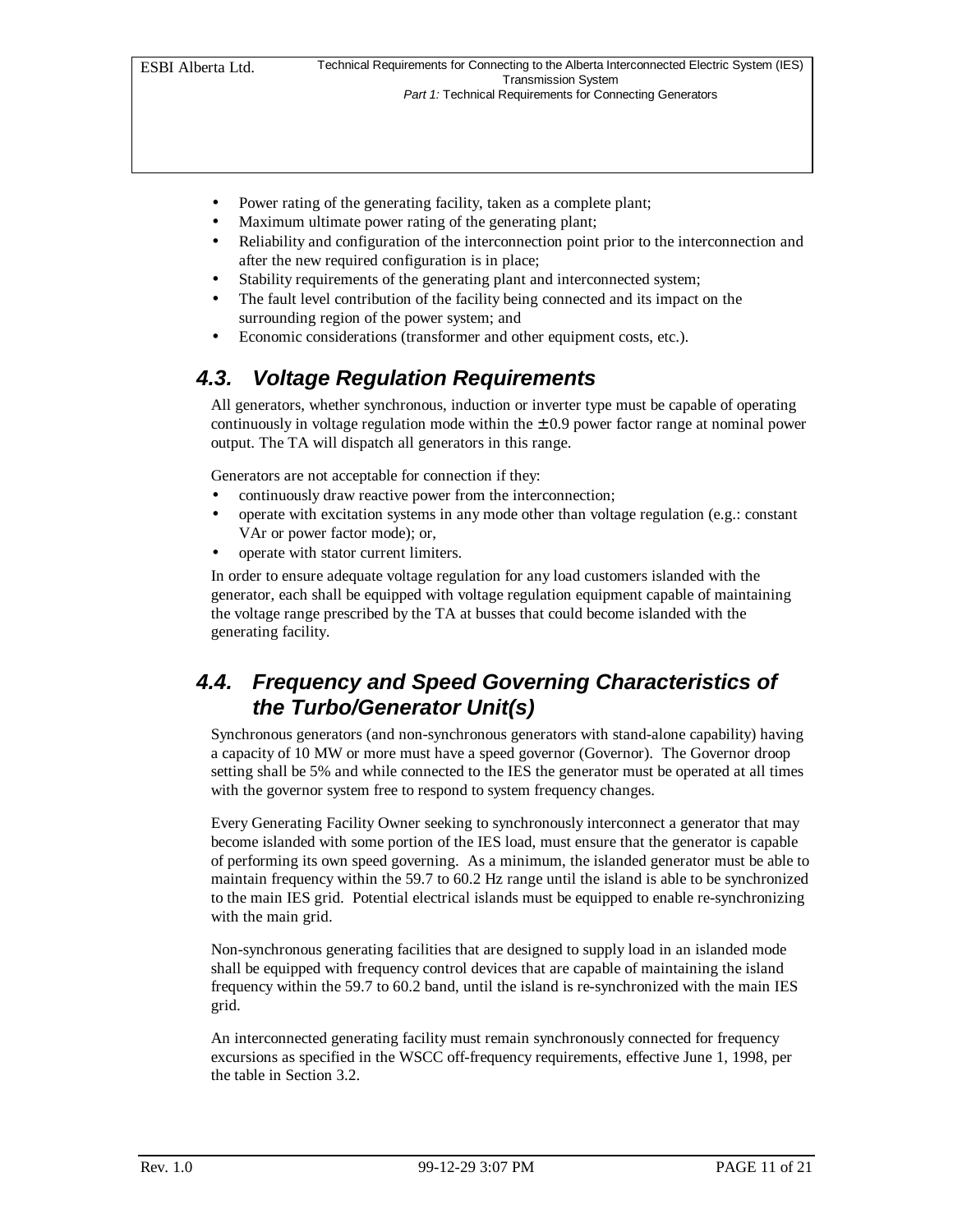### *4.5. Power System Stabilizer (PSS) Requirements*

All synchronous generators shall be equipped with Power System Stabilizers (PSS) as required by WSCC policy. The Generating Facility Owner shall interface with the Transmission Administrator to determine the damping requirements for the proposed facility.

#### *4.6. Power Quality*

#### **4.6.1. Harmonics**

The Generating Facility Owner will be required to mitigate harmonic currents resulting from non-compliance with IEEE Std 519-1992 "Recommended Practices and Requirements for Harmonic Control in Electrical Power Systems".

#### **4.6.2. Resonance**

The Generating Facility Owner must design the facility to avoid introducing undue resonance into the IES. Of particular concern are self-excitation of induction motors, transformer ferroresonance, and the resonant effects of capacitor additions. The Generating Facility Owner must be able to demonstrate that the facility is compliant.

#### **4.6.3. Voltage Flicker**

The Generating Facility Owner shall be required to carry out corrective action if the power system or other facilities are affected by voltage depressions in excess of the maximum permissible voltage flicker limits as defined in IEEE Std 519-1992 "Recommended Practices and Requirements for Harmonic Control in Electrical Power Systems".

#### **4.6.4. Voltage Unbalance**

Any three-phase generating facility shall not increase the phase-to-phase voltage unbalance of the system, as measured with no load and with balanced three-phase loading, by more than 1% at the point of interconnection. Voltage unbalance will be calculated using:

Unbalance  $(\%) = 100 \times$  (deviation from average) / (average)

as derived from NEMA MG1-14.33.

#### *4.7. Insulation Levels*

The Basic Impulse Insulation Levels (BIL) or Switching Insulation Levels (SIL) for the interface facilities should comply with CAN3-C308-M85 "The Principles and Practice of Insulation Co-ordination".

## *4.8.* **Lightning (Surge) Protection**

The Lightning (Surge) Protection for substation facilities should be designed for the average keraunic level (thunderstorm days per year) for the particular site location.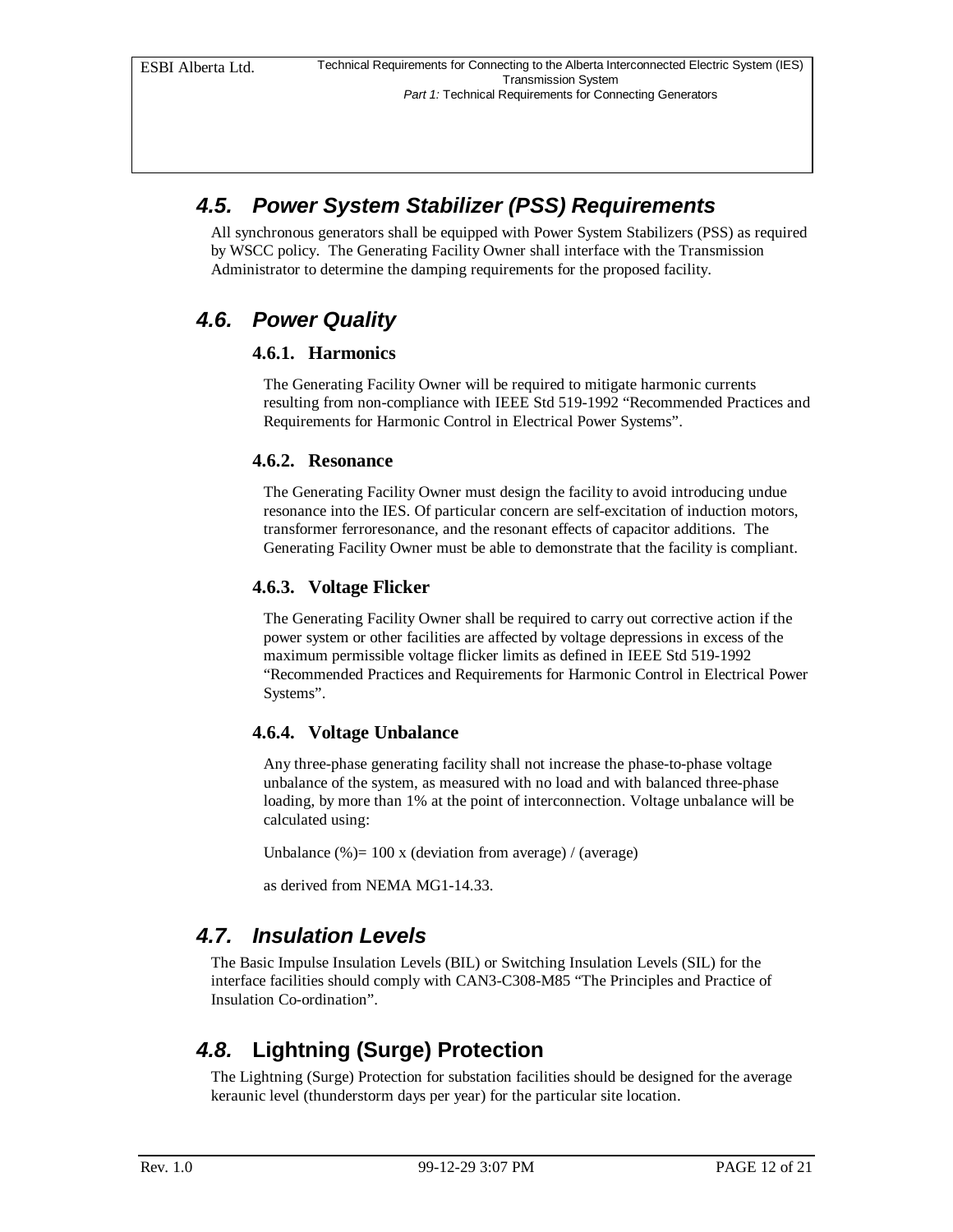IEEE P998 provides further background on direct stroke lightning protection.

### *4.9. Clearances and Access*

Energized parts are to be maintained at safe vertical and horizontal clearances as dictated by the following standards, regulations and code requirements:

- The Transmission Facility Owner's portion of the interconnection facilities should comply with The Alberta Electrical and Communication Utility Code (AECUC).
- The Generating Facility Owner's portion of the interconnection facilities should comply with the Canadian Electrical Code Part I.

#### *4.10. Interrupting and Isolation Devices*

#### **4.10.1. Fault Interrupting Devices**

The design of the interconnection facility must consider the fault contributions from both the transmission system and the proposed facility. The interconnection facility must have fault interrupting and momentary withstand ratings that are adequate to meet the maximum expected fault levels, with appropriate margin for future growth.

The choice between circuit breakers or circuit interrupters will depend on the required fault interrupting capability, clearing and reclosing requirements.

Due to the reduced reliability, increased outage times, single phasing and possibility of ferroresonance, the application of high voltage fuses on the transmission system is not recommended.

#### **4.10.2. Isolating Devices**

The Transmission Administrator shall define a point or points of isolation. The Generating Facility Owner will provide manually operable isolation switches at all points of isolation. The switches must permit visual verification of electrical isolation. The isolation switch shall have the capability of being locked open with multiple locks. The isolating device will be under the control of a single control authority, as agreed between the Generating Facility Owner and the Transmission Facility Owner.

#### *4.11. Transformer Connection*

The interface transformer connection shall be designed to provide:

- a favourable circuit to block the transmission of harmonic currents, and
- isolation of transmission and generator side ground fault current contributions.

The preferred configuration is delta connection on the generator side of the transformer and solidly grounded wye connection on the line side of the transformer. Where this configuration is not possible or practical, the TA shall determine an adequate alternative arrangement.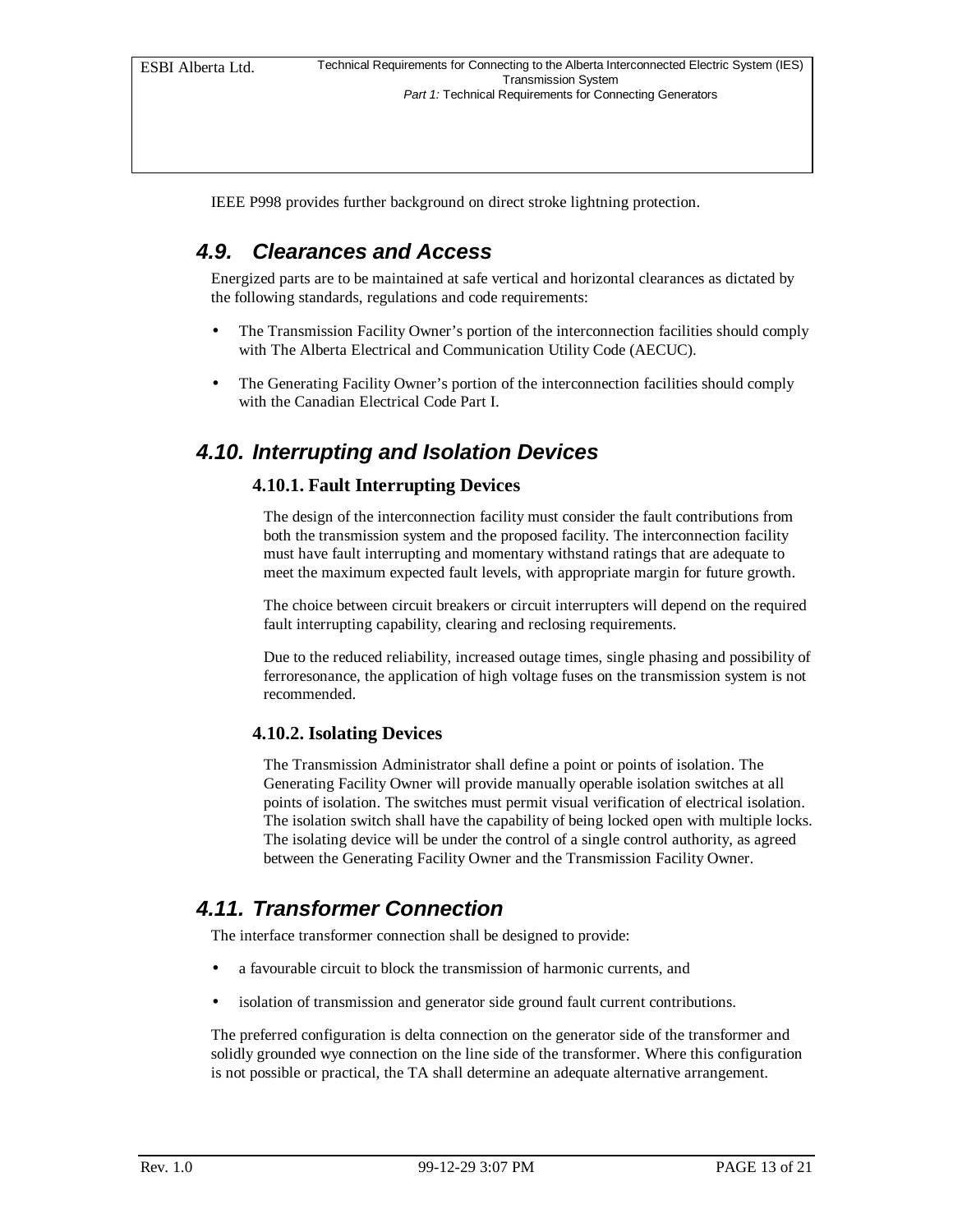### *4.12. Protection and Control Interface*

#### **4.12.1. Line Protections**

The Generating Facility Owner must provide suitable line protections to detect and cause proper isolation of all fault current contributions from the connected generators for a fault on the connecting transmission line(s).

#### **4.12.2. Bus Protections**

When transmission system security is not an issue, such that a single bus differential relay scheme may be applied, then time-delayed remote backup protection will be provided by the remote end overreaching line protections facing the protected bus and generator backup protections. The Generating Facility Owner is responsible for the cost of any necessary backup protections.

#### **4.12.3. Special Interconnection Protections**

In some cases special generator-specific protection and controls such as loss of excitation, over-excitation and loss of synchronism protection may be required. Similarly special interconnection and system protection such as reverse power relaying or differential zones of protection may be required to provide additional protection on some facilities. The Generating Facility Owner is responsible for the cost of any necessary special protections and controls.

#### *4.13. Billing Metering*

The Generating Facility Owner is responsible for the cost of electric meter installation to measure active energy and reactive energy flowing from the generating facility to the IES.

Metering data shall be submitted to the Transmission Administrator and Power Pool in the format specified in the Transmission Administrator's Measurement Standard, which can be found on the Technical Documents page of the Transmission Administrator's internet web site at www.eal.ab.ca. Metering equipment shall conform to the Transmission Administrator's Measurement Standard.

The Transmission Administrator will determine metering requirements for any load to be served at the generating site, per the EUA definitions.

Metering equipment includes (but is not limited to) the instrument transformers (voltage transformers, current transformers), secondary wiring, test switches, meters and communication interface. Unless otherwise agreed to, the instrument transformers should be dedicated for metering purposes only.

#### *4.14. Supervisory Control and Indication*

The Transmission Administrator will specify data indication requirements depending upon the location of the generating facility, the number and size of units, and the extent to which the Generating Facility Owner wishes the System Controller to control the generating equipment.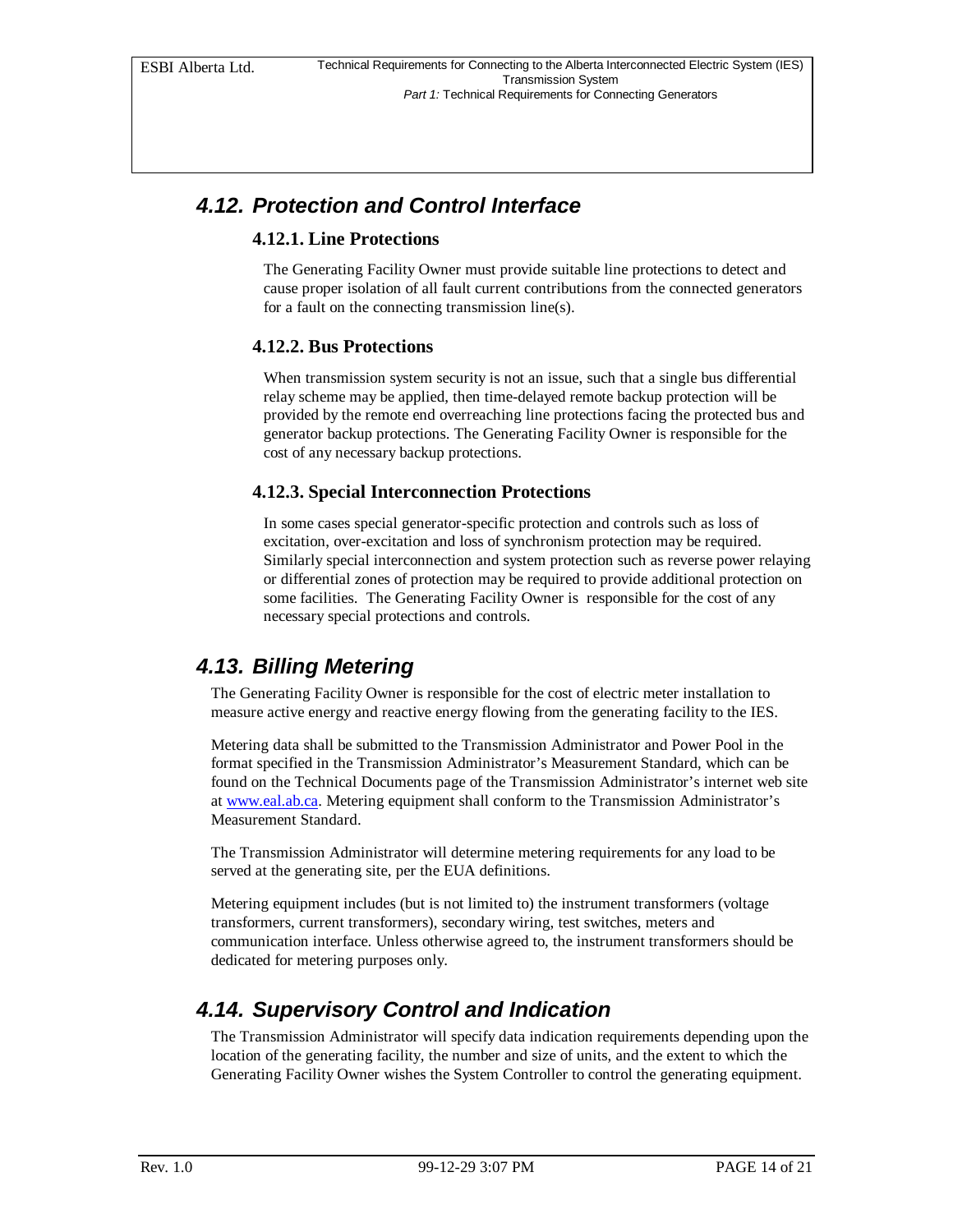Generating Facility Owners seeking interconnection with the IES for generators larger than 10 MVA must be equipped for supervisory indication. This is required by the WSCC operating policies as well as by the Transmission Administrator to ensure that the proper level of system visibility is maintained for overall network security. If the Generating Facility Owner wishes to become a participant of the Power Pool and offer energy and system support services into the market place then SCADA (System Control and Data Acquisition) is required in order to receive System Controller dispatches and satisfy Power Pool compliance monitoring requirements. The System Controller uses an automated, computerized dispatching system and requires participants to be able to receive dispatch instructions and monitor generator response to those instructions.

The Generating Facility Owner shall provide as a minimum a Remote Terminal Unit (RTU), capable of exchanging the following SCADA information with the System Controller:

- Generator breaker(s) status (if not installed, then the status of the generator interrupter(s) or isolation device(s) shall be provided instead);
- Generator step-up transformer high voltage breaker status;
- Status of any other high voltage breaker at the generating plant substation;
- Status of the interconnection isolation device(s);
- Generator MW and MVAr;
- Voltage of the bus controlled by the generator(s) (may be its own low voltage bus, or may be the bus at the high voltage terminals of the step up transformer); and
- Receive dispatch messages from the System Controller for energy and any other system support service that the Generating Facility Owner may choose to provide.

Generating Facility Owners offering Automatic Generation Control (AGC) services require additional SCADA capability.

## **5. Technical Issues Requiring Commercial Arrangements**

Generating Facility Owners capable of and interested in providing or receiving services beyond the minimum requirements in Section 4 should contact the Transmission Administrator's Customer Service Manager:

- E-mail: customer-service@eal.ab.ca
- phone: (403) 232-0944

## **6. Responsibility of the Transmission Administrator**

The Transmission Administrator shall be responsible to provide the following information to the prospective Generating Facility Owner.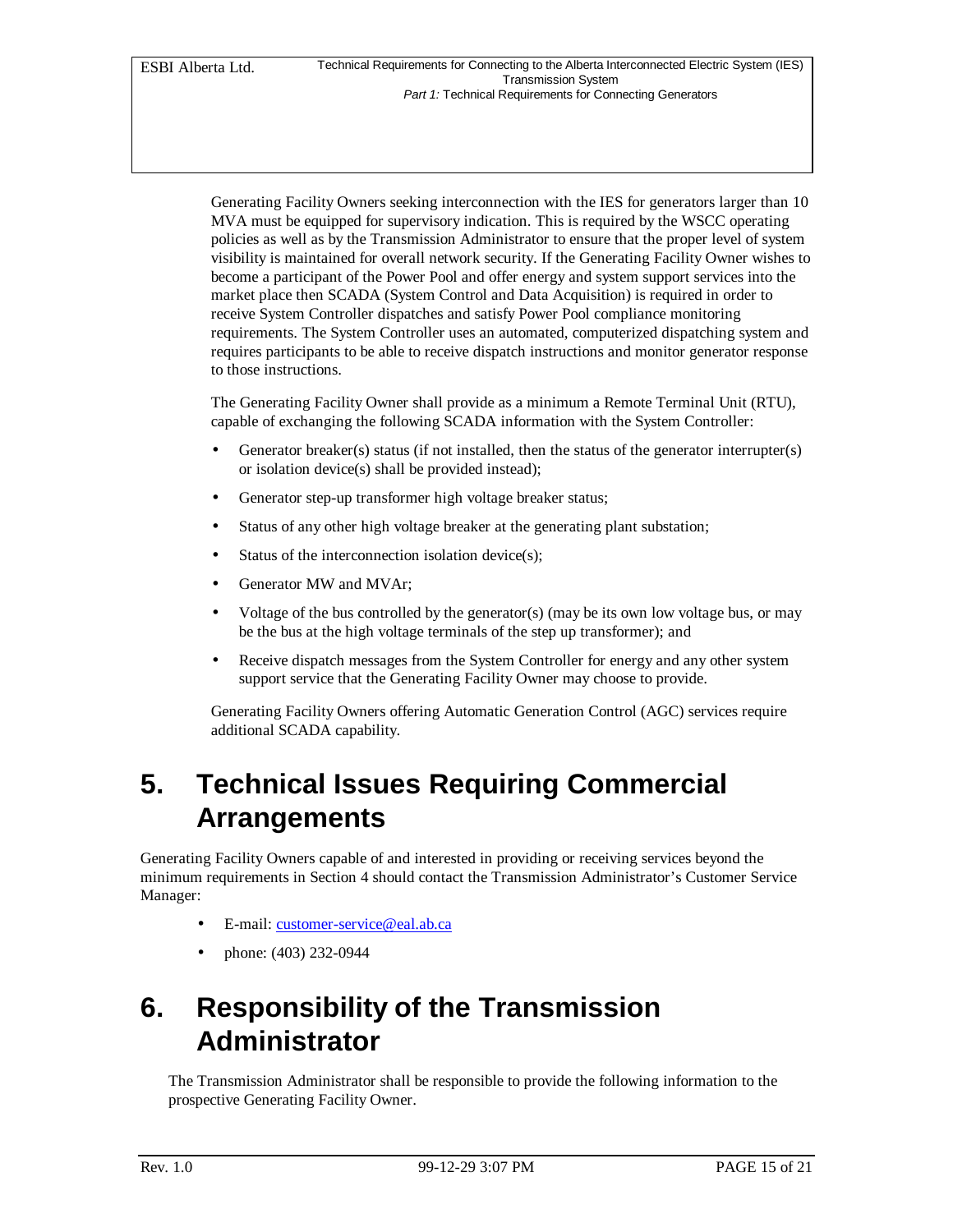## *6.1. Contact Organizations*

The Transmission Administrator shall provide the name and telephone number of contact persons at the Transmission Administrator's office, the Alberta Energy and Utilities Board (AEUB), the Power Pool of Alberta and the System Controller.

## *6.2. Technical Information*

The Transmission Administrator shall conduct planning studies to assess the security of the IES and to plan for future additions of equipment and services in light of IES security requirements. The Transmission Administrator may choose to make the results of studies available to the Generating Facility Owner to help establish interconnection parameters, such as voltage level selection, voltage regulation requirements, short circuit capacity impacts, stabilizer parameter determination, participation in special RAS's, and so on.

The Transmission Administrator shall provide the technical information it deems necessary to enable the Generating Facility Owner to specify and purchase power system stabilizer(s), that have the capability to provide the required system damping at the required frequencies.

As they occur, the Transmission Administrator shall provide the Generating Facility Owner with information relative to any changes in system operating standards and procedures that may affect the operation of the generating facility.

## *6.3. Acceptance of the Interconnection*

The Transmission Administrator shall review and, may at its sole discretion, choose to accept the interconnection of facilities that meet the TA's requirements. The Transmission Administrator shall witness any interconnection commissioning test that it deems necessary and shall keep copies of all interconnection commissioning test results.

## *6.4. Agreements*

The Transmission Administrator shall implement the relevant interconnection tariffs, and shall support the Generating Facility Owner in obtaining any operating agreements required to permit interconnection.

## **7. Responsibility of the Generating Facility Owner**

The Generating Facility Owner shall:

- Become a Power Pool participant (unless all energy produced at the site will be consumed at the site) and comply with all applicable Power Pool requirements.
- Comply with the requirements of the applicable Transmission Administrator tariffs.

## *7.1. Technical Information*

The Generating Facility Owner shall provide all the relevant technical information listed in the **Appendices to this Part** to the Transmission Administrator.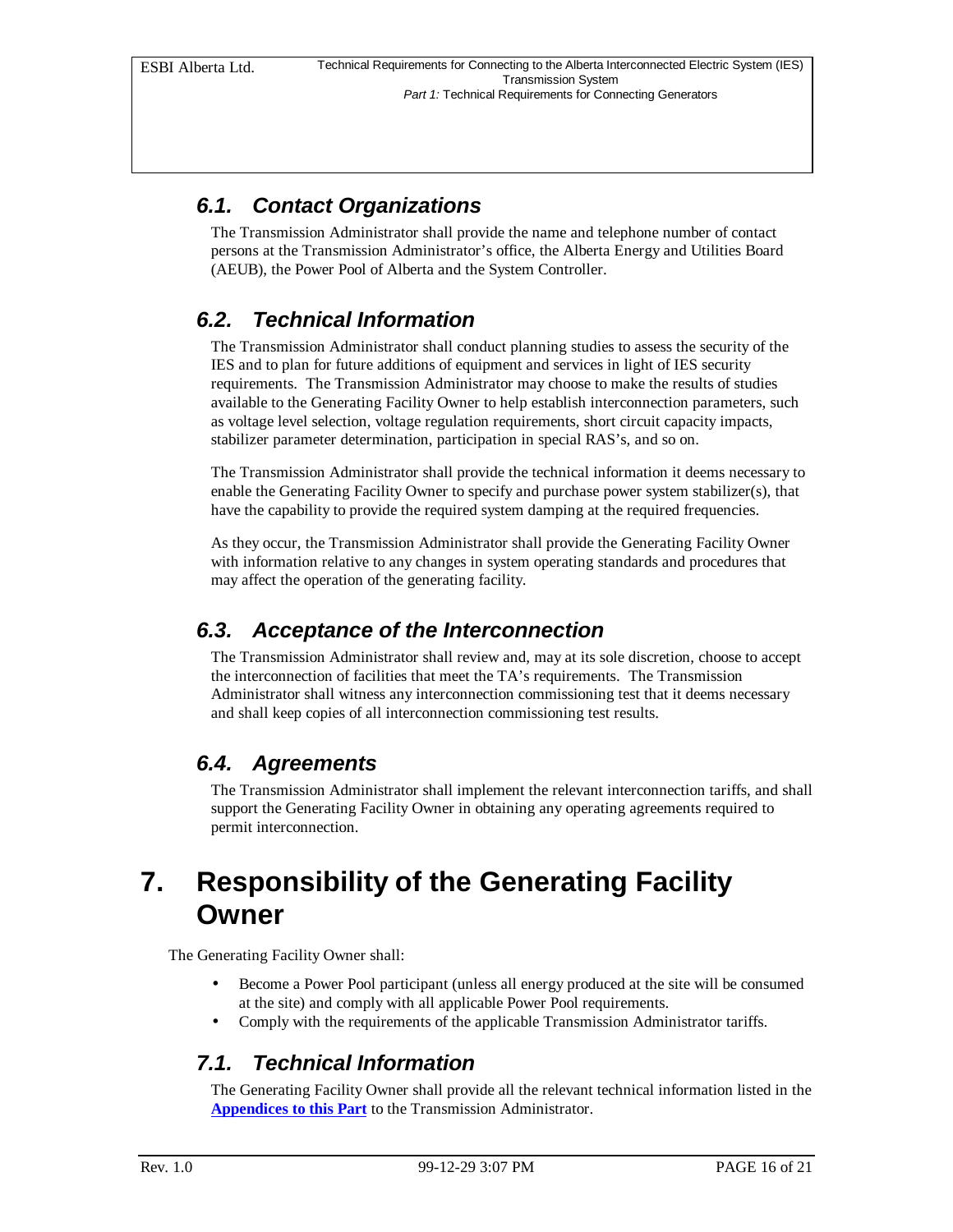## **Appendix A: Generator Interconnection Data**

The Generating Facility Owner shall submit to the Transmission Administrator information to enable preliminary evaluation of the proposed interconnection. Where applicable, specific information should be provided for each generating unit on site.

- I. Contact names, mailing addresses, phone and fax numbers, e-mail addresses for
	- A. commercial terms
	- B. engineering design
	- C. operating terms
- II. Siting Information:
	- A. map showing location of the proposed generating facility
	- B. single line (one line) drawing of the facility
	- C. site layout plan
- III. Prime Mover
	- A. type, make and model
	- B. rating
	- C. inertia constant
	- D. governor droop
- IV. Generator
	- A. type (synchronous, induction or other)
	- B. make and model
	- C. nominal MVA rating
	- D. maximum continuous rating
	- E. emergency rating
	- F. nominal voltage rating
	- G. speed
- V. Excitation System
	- A. type (static or brushless)
	- B. make and model
	- C. rating (peak voltage / peak current)
- VI. Voltage Regulator
	- A. type,digital, analogue
	- B. make and model
	- C. voltage regulator setting range
	- D. voltage regulator setting tolerance
- VII. Voltage Regulator Compensator<sup>8</sup>
	- A. type of input(s)
	- B. compensating resistance(s)
	- C. compensating reactance(s)
- VIII. Unit Transformers including Step Up transformer, \*Excitation system transformer, \*Unit service transformer, \*Station service transformer (*\* if applicable*)
	- A. MVA base rating

Woltage Regulator compensators are required for bus tied generators and can be used to compensate for the generator transformer voltage drop as generator output increases.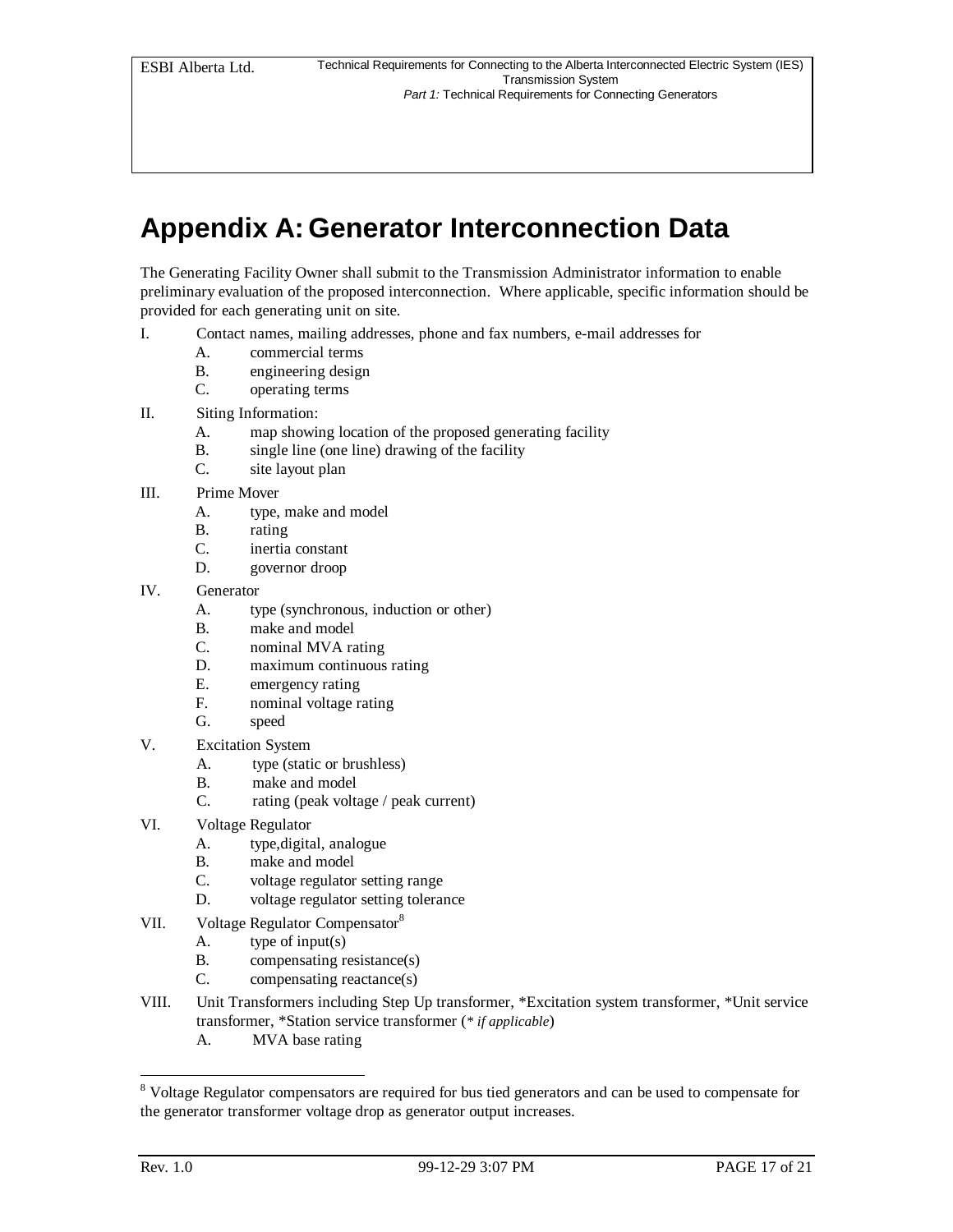- B. fan rating, cooling type
- C. high voltage nominal voltage, connection
- D. low voltage nominal voltage, connection
- E. Fixed tap ratio (if applicable or tap chart for tapchanger)
- F. tapchanger on-load or off-load, tap chart
- G. ratio and accuracy class of instrument transformers. If multi-ratio, state the available ratios and the proposed ratio
- IX. On Site Load Information
	- A. station service load
	- B. auxiliary or start up power requirements
	- C. sensitivity to automatic and planned interruptions
	- D. non-generator related on site loads $9$
	- E. estimated daily and annual load factor and shape

## **Appendix B:Generator Analytical Modeling Data**

The Generating Facility Owner shall submit to the Transmission Administrator detailed information to model the transient, dynamic and steady-state behavior of the generator. The Generating Facility Owner is responsible for providing the best quality data possible at the time (as appropriate for the particular stage of the project) to enable the Transmission Administrator to derive an adequate mathematical representation of the generating facility's electro-mechanical behavior. Data is adequate if it allows the Transmission Administrator to determine accurately

- the impact of the generating facility on other customers connected to the IES; and
- the impact of the generating facility on the dynamic stability, in aggregate, of the IES as an interconnected system within the WSCC.

Such information shall include:

- I. Generator
	- A. For Synchronous Generators only
		- 1. Speed (RPM)
		- 2. Inertia constant (H)
		- 3. Damping Factor (D)
		- 4. Direct axis synchronous reactance  $(x_d)$
		- 5. Direct axis transient reactance  $(x<sub>d</sub>)$
		- 6. Direct axis subtransient reactance  $(x''_d)$
		- 7. Direct axis transient time constant  $(T<sub>d0</sub>)$
		- 8. Direct axis subtransient time constant  $(T''_{d0})$
		- 9. Quadrature axis synchronous reactance  $(x_q)$
		- 10. Quadrature axis transient reactance  $(x<sub>0</sub>)$
		- 11. Quadrature axis subtransient reactance  $(x^{\prime\prime})$
		- 12. Quadrature axis transient time constant  $(T<sub>q0</sub>)$
		- 13. Quadrature axis subtransient time constant  $(T''_{q0})$
		- 14. Stator Resistance (R )
		- 15. Stator leakage reactance (X*<sup>l</sup>* )
		- 16. Saturation factor at 1.0 per-unit flux  $(S_{1,0})^*$

-

<sup>&</sup>lt;sup>9</sup> For load information requirements, see Part 2: Technical Requirements for Connecting Loads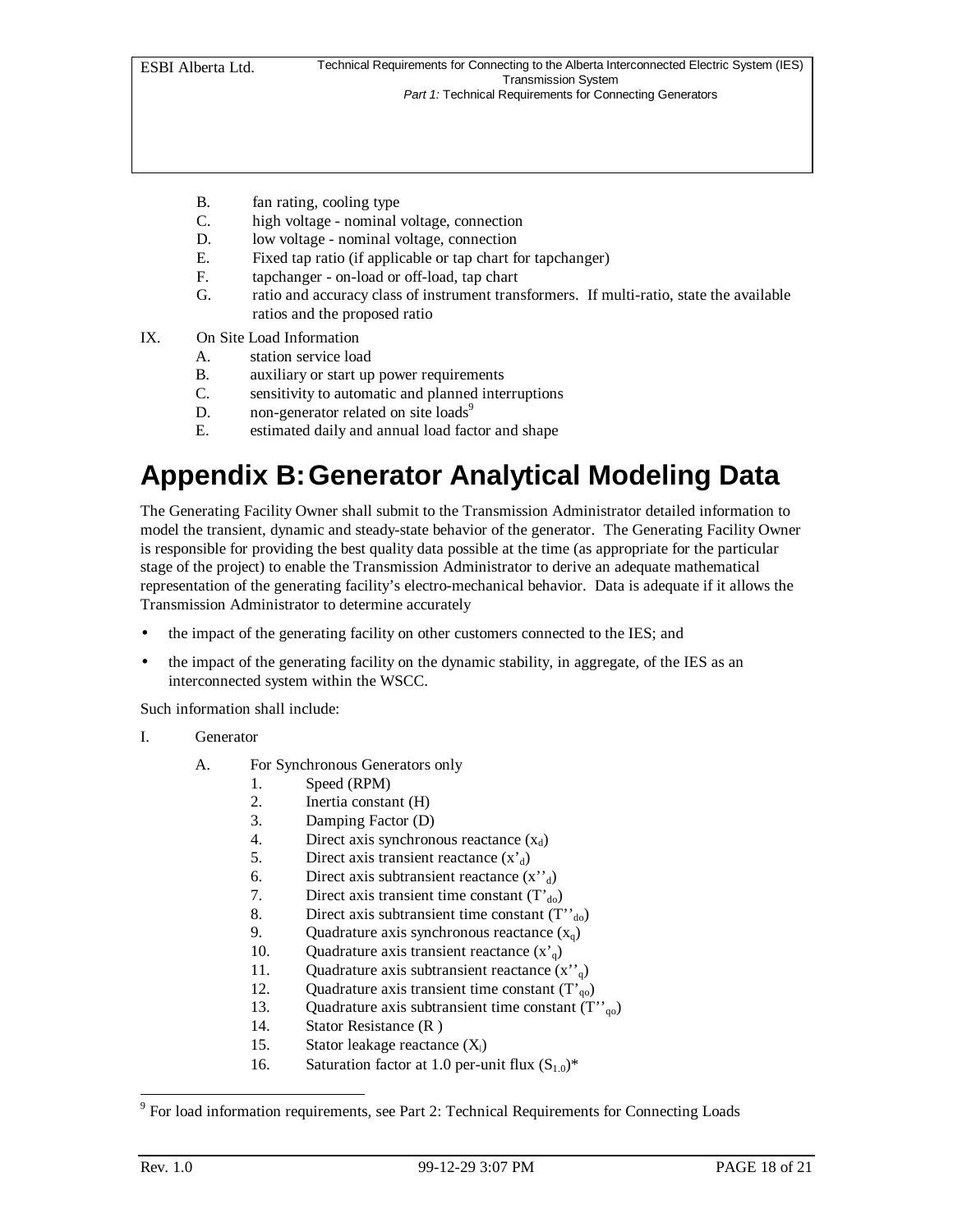- 17. Saturation factor at 1.2 per-unit flux  $(S_{1,2})^*$
- 18. Negative sequence resistance  $(R_2)$
- 19. Negative sequence reactance  $(X_2)$
- 20. Zero sequence resistance  $(R_0)$
- 21. Zero sequence reactance  $(X_0)$
- 22. Excitation system type (AC or DC; rotary, "brushless" or "static"; et cetera) \*\*
- 23. Excitation system Filter time constant  $(T_r)$ <sup>\*\*</sup>
- 24. Excitation system Lead time constant  $(T_c)$ <sup>\*\*</sup>
- 25. Excitation system Lag time constant,  $(T_b)$ <sup>\*\*</sup>
- 26. Excitation system Controller Gain  $(K_a)$ <sup>\*\*</sup>
- 27. Excitation system Controller lag Time constant (Ta) \*\*
- 28. Excitation system Maximum Controller output  $(V_{\text{max}})$ <sup>\*\*</sup>
- 29. Excitation system Minimum Controller output  $(V_{\text{min}})$ <sup>\*\*</sup>
- 30. Excitation system regulation factor  $(K_c)$  \*\*
- 31. Excitation system Rate feedback gain  $(K_f)$ <sup>\*\*</sup>
- 32. Excitation system Rate feedback time constant  $(T_f)$ <sup>\*\*</sup>
- *\* Or, submit saturation curves*
- *\*\* Or, submit a Laplace-domain control block diagram showing all control blocks with all time constants greater than 0.02s, completely specifying the transfer function from the compensator output voltage (or generator terminal voltage, if there is no compensator) and field current, to the generator field voltage.*
- B. For Induction Generators only
	- 1. Speed (RPM)
	- 2. Inertia constant (H)
	- 3. Steady-state reactance  $(x_d)$
	- 4. Subtransient reactance  $(x<sub>d</sub>)$
	- 5. Transient reactance (x'')
	- 6. Subtransient time constant (T')
	- 7. Transient time constant (T'')
	- 8. Stator Resistance (R )
	- 9. Stator leakage reactance (X*<sup>l</sup>* )
	- 10. Saturation factor at 1.0 per-unit flux  $(S_{1,0})^*$
	- 11. Saturation factor at 1.2 per-unit flux  $(S_{1,2})^*$
	- 12. Negative sequence resistance  $(R_2)$
	- 13. Negative sequence reactance  $(X_2)$
	- 14. Zero sequence resistance  $(R_0)$
	- 15. Zero sequence reactance  $(X_0)$
	- *\* Or, submit saturation curves*
- C. For Inverter Generators only

*Laplace-domain control block diagrams showing all control blocks with all time constants greater than 0.02s; completely specifying the transfer function from the distribution-system inputs (bus voltage and system frequency), to the producer's outputs to the distribution system (electric Power, terminal Voltage, terminal Current, Angle and Frequency).*

- II. Governor
	- A. Governor lead time constant  $(T_2)$  \*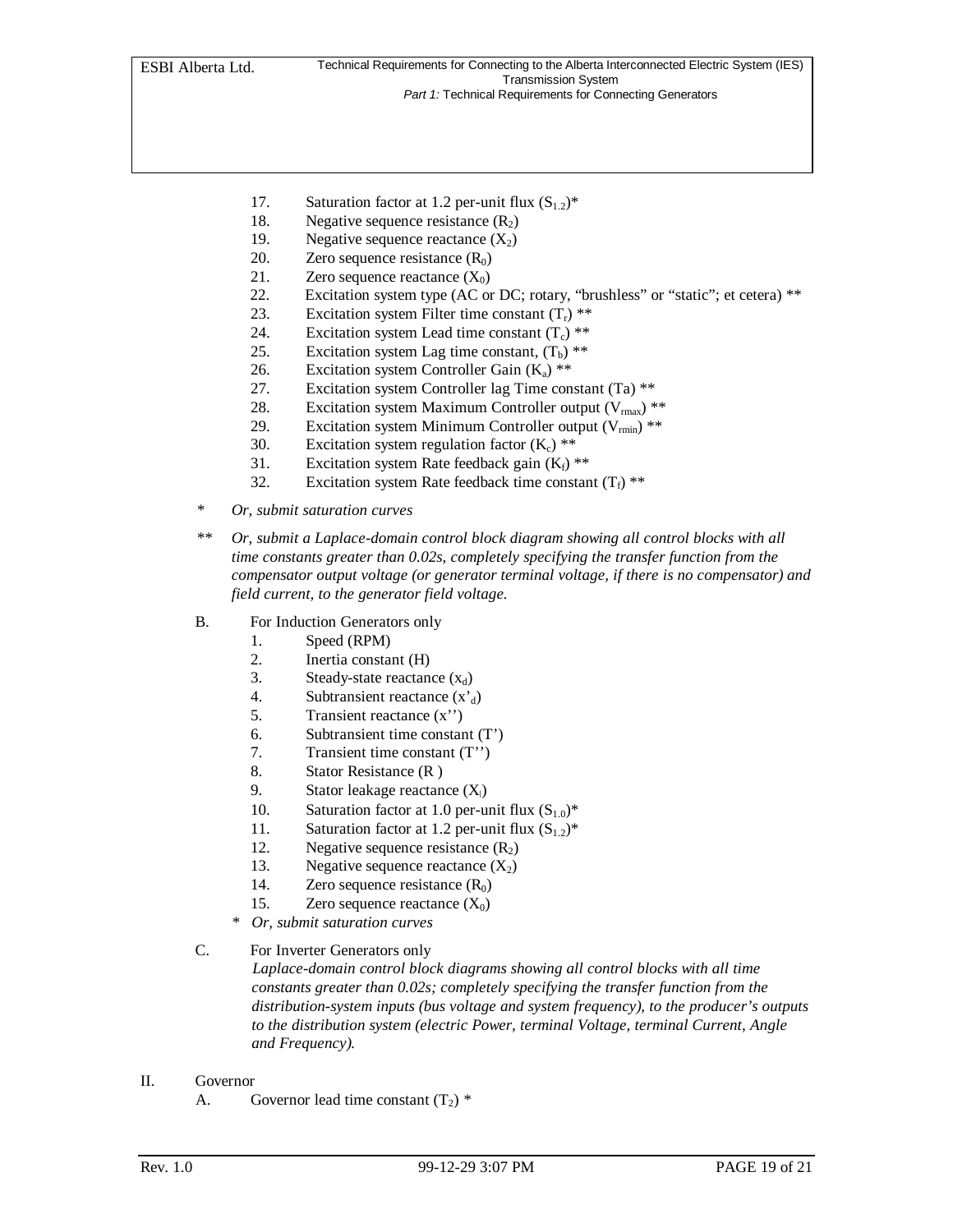- B. Governor lag time constant(s)  $(T_1)$  \*
- C. Permanent Droop (R ) or Governor gain (K) *\**
- D. Fuel Starting delay  $(T_w \text{ or } T_4)$  \*
- E. Minimum Turbine power *\**
- F. Maximum valve or gate opening velocity *\**
- G. Maximum valve or gate closing velocity *\**
- H. Maximum valve or gate position *\**
- I. Minimum valve or gate position *\**
- J. Turbine damping *\**
- K. Governor non-linearity characteristic curve (Gate position to output power)
- L. In addition to A-K, for hydro governors only
	- 1. Temporary Droop (r ) *\**
	- 2. Temporary Droop time constant  $(T_r)$  \*
	- 3. Filter time constant *\**
	- 4. Gate servo time constant *\**
	- 5. Turbine Gain *\**
	- 6. No-load flow *\**
	- 7. Valve positioner time constant *\**
- M. In addition to A-K, for steam governors only
	- 1. Reheat delay time constants *\**
	- 2. Reheat stage gains *\**
- *\* Or, submit a Laplace-domain control block diagram showing all control blocks with all time constants greater than 0.02s, completely specifying the transfer function from system frequency or generator speed, to the turbine mechanical power output.*
- III. Power-System Stabilizer
	- A. Type of input(s)
	- B. Gain for each input \*
	- C. Lead Time constant(s) for each input \*
	- D. Lag time constant(s) for each input  $*$
	- *\* Or, submit a Laplace-domain control block diagram showing all control blocks with all time constants greater than 0.02s, completely specifying the transfer function from the inputs, to the stabilizing voltage input to the voltage regulator*
- IV. Voltage Regulator Compensator
	- A. Type of input(s)
	- B. Compensating Resistance(s)
	- C. Compensating Reactance(s)
- V. Transformers
	- A. Positive Sequence Impedance
	- B. Negative Sequence Impedance
	- C. Zero Sequence Impedance